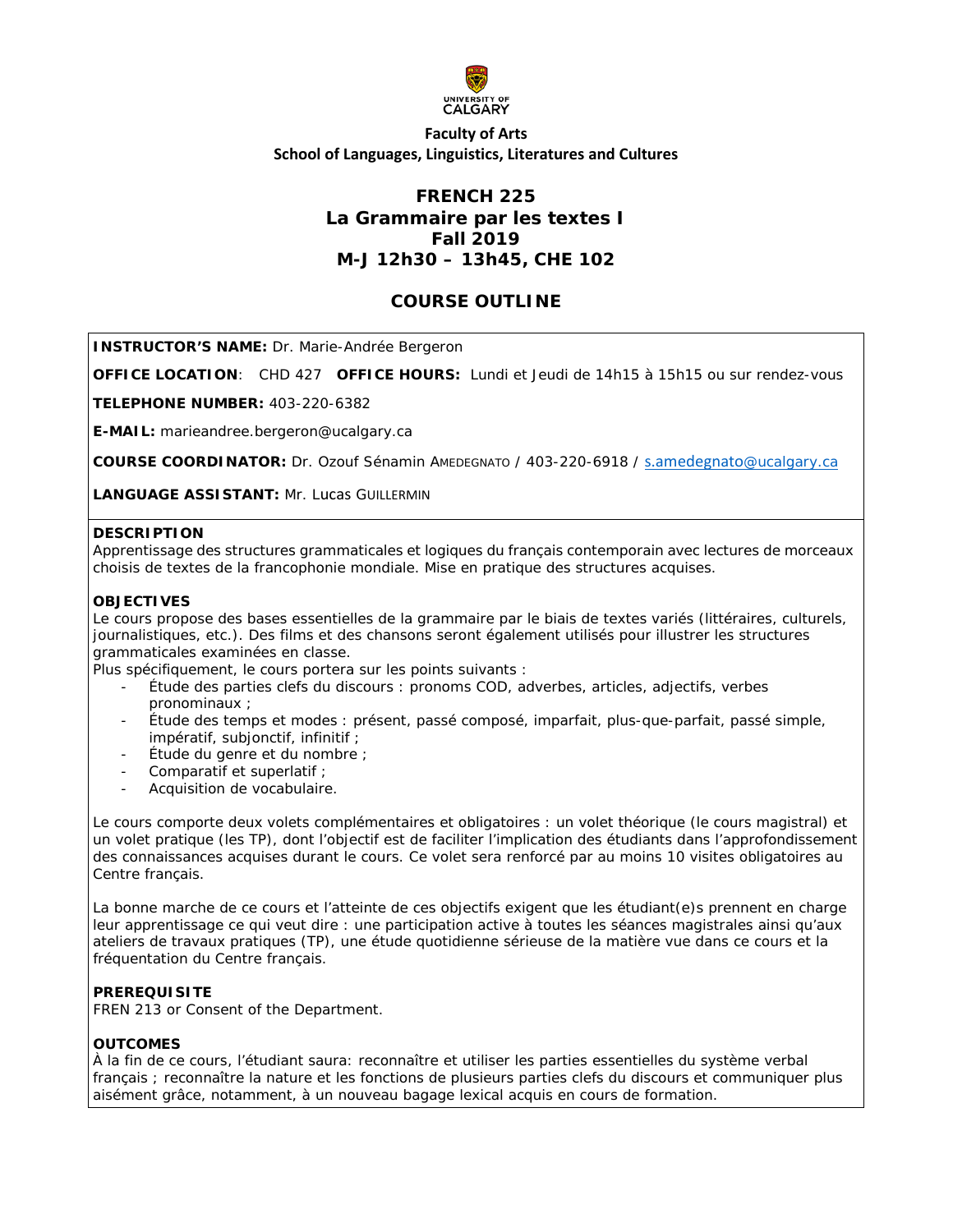

## **Faculty of Arts School of Languages, Linguistics, Literatures and Cultures**

#### **DISTRIBUTION OF GRADES**

• Test 1 ………………………………………………………………………………………………………………………………… = 20% • Test 2 ………………………………………………………………………………………………………………….…………….. = 20% • Deux (2) rédactions ……………………………………………………………………………………….. (2 x 10%) = 20% • Deux (2) dictées ……………………………………………………………………………………………….. (2 x 5%) = 10% • Exposé oral (en TP) …………………………………………………………………………………………………………… = 10% • 10 Visites au Centre français (1 tampon par semaine maximum) …………………………………. = 10% • Présence et participation active ………………………………………………………………………………………… = 10% Il n'y aura pas d'examen final.

**GRADING SCALE**  $A_+ = 100-96$   $A = 95-91$   $A_-= 90-86$   $B_+= 85-81$   $B = 80-76$   $B_-= 75-71$  $C_+ = 70-67$   $C = 66-62$   $C_-= 61-58$   $D_+ = 57-54$   $D = 53-50$   $F = 49\%$ The official grading system  $(A=4, B=3, C=2, D=1)$  will be applied for the calculation of the final mark.

## **REQUIRED TEXTS**

1) Alain Favrod et Louise Morrison. 2017. *Mise en Pratique. Manuel de lecture, vocabulaire, grammaire et expression écrite.* Toronto, Pearson, 7e édition.

2) Alain Favrod et Louise Morrison. 2017. *Mise en Pratique... Cahier d'exercices*. Toronto, Pearson, 7e édition.

### **RECOMMENDED TEXTS**

- Un bon dictionnaire bilingue anglais-français.

- Les étudiants trouveront également des ressources supplémentaires sur les quatre sites web suivants : Mise en Pratique [\(www.pearsoncanada.ca/favrod;](http://www.pearsoncanada.ca/favrod) REPSIT [\(http://ucalgary.ca/repsit\)](http://ucalgary.ca/repsit); Le Point du FLE [\(http://www.lepointdufle.net/\)](http://www.lepointdufle.net/) et le Bon Patron [\(https://bonpatron.con/en/\)](https://bonpatron.con/en/).

## **COURSE NOTES**

#### 1. **D2L**

Consultez régulièrement la plateforme D2L, car des documents utiles pourront au besoin y être postés, qu'il faudra imprimer, lire et apporter en classe.

#### 2. **Assignments**

- Pour tout devoir fait à la maison, 20% de la note sera consacré à la langue et 80% au contenu.
- Late assignments and missed tests will be given a grade of F.
- Assignments are due at the beginning of class on the specified due date.
- Electronic submission of assignments will not be allowed for this course.

3. **The Department's drop-box**, located in the foyer area of the third floor in Craigie Hall between blocks D and C, is available for depositing assignments and course work. The material placed in the drop-box will be collected and date-stamped at the beginning and at the end of the working day.

## **ACADEMIC MISCONDUCT**

1. **Plagiarism** is a serious offence, the penalty for which is an F on the assignment and possibly also an F in the course, academic probation, or requirement to withdraw. Plagiarism exists when:

a) the work submitted or presented was done, in whole or in part, by an individual other than the one submitting or presenting the work (this includes having another impersonate the student or otherwise substituting the work of another for one's own in an examination or test);

b) parts of the work are taken from another source without reference to the original author;

c) the whole work (e.g., an essay) is copied from another source, and/or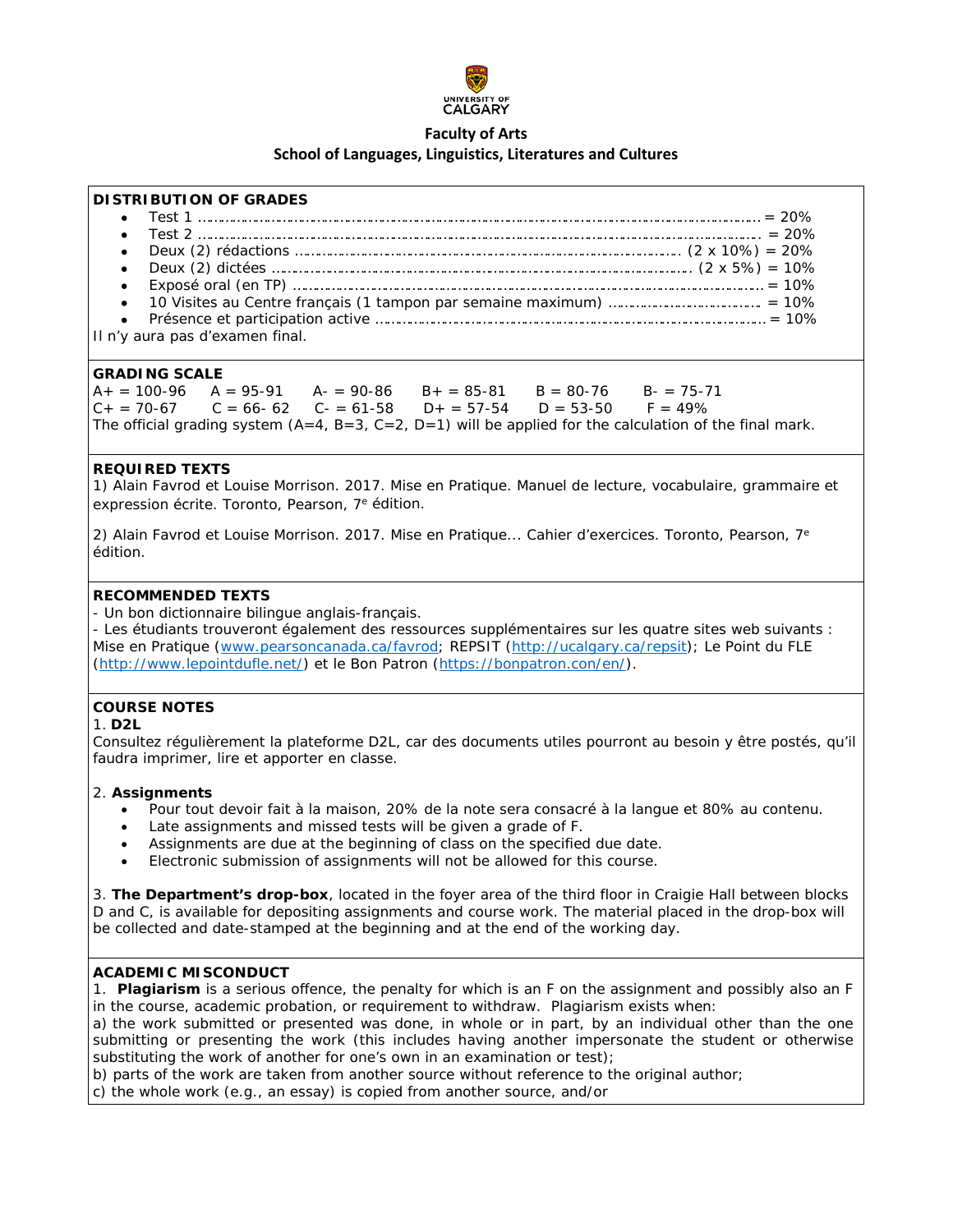

## **Faculty of Arts School of Languages, Linguistics, Literatures and Cultures**

d) a student submits or presents work in one course which has also been submitted in another course (although it may be completely original with that student) without the knowledge of or prior agreement of the instructor involved.

While it is recognized that scholarly work often involves reference to the ideas, data and conclusions of other scholars, intellectual honesty requires that such references be explicitly and clearly noted."

Plagiarism occurs not only when direct quotations are taken from a source without specific acknowledgement but also when original ideas or data from the source are not acknowledged. A bibliography is insufficient to establish which portions of the student's work are taken from external sources; footnotes or other recognized forms of citation must be used for this purpose.

2. **Cheating** at tests or examinations includes but is not limited to dishonest or attempted dishonest conduct such as speaking to other candidates or communicating with them under any circumstances whatsoever; bringing into the examination room any textbook, notebook, memorandum, other written material or mechanical or electronic device not authorized by the examiner; writing an examination or part of it, or consulting any person or materials outside the confines of the examination room without permission to do so, or leaving answer papers exposed to view, or persistent attempts to read other students' examination papers.

3. **Other academic misconduct** includes, but is not limited to, tampering or attempts to tamper with examination scripts, class work, grades and/or class records; failure to abide by directions by an instructor regarding the individuality of work handed in; the acquisition, attempted acquisition, possession, and/or distribution of examination materials or information not authorized by the instructor; the impersonation of another student in an examination or other class assignment; the falsification or fabrication of clinical or laboratory reports; the non-authorized tape recording of lectures.

4. Any student who voluntarily and consciously aids another student in the commission of one of these offences is also guilty of academic misconduct.

## **COPYRIGHT LEGISLATION**

All students are required to read the University of Calgary policy on Acceptable Use of Material Protected by Copyright [\(https://www.ucalgary.ca/policies/files/policies/acceptable-use-of-material-protected-by](https://www.ucalgary.ca/policies/files/policies/acceptable-use-of-material-protected-by-copyright.pdf)[copyright.pdf\)](https://www.ucalgary.ca/policies/files/policies/acceptable-use-of-material-protected-by-copyright.pdf) and requirements of the copyright act [\(https://laws-lois.justice.gc.ca/eng/acts/C-](https://laws-lois.justice.gc.ca/eng/acts/C-42/index.html)[42/index.html\)](https://laws-lois.justice.gc.ca/eng/acts/C-42/index.html) to ensure they are aware of the consequences of unauthorised sharing of course materials (including instructor notes, electronic versions of textbooks etc.). Students who use material protected by copyright in violation of this policy may be disciplined under the Non-Academic Misconduct Policy.

## **FREEDOM OF INFORMATION AND PRIVACY (FOIP) ACT**

Graded assignments will be retained by the Department for three months and subsequently sent for confidential shredding. Final examinations will be kept for one calendar year and subsequently sent for confidential shredding. Said material is exclusively available to the student and to the department staff requiring to examine it. Please see<https://www.ucalgary.ca/legalservices/foip> for complete information on the disclosure of personal records.

## **ACADEMIC ACCOMMODATIONS**

It is the student's responsibility to request academic accommodations according to the University policies and procedures listed below. The student accommodation policy can be found at: [https://www.ucalgary.ca/access/accommodations/policy.](https://www.ucalgary.ca/access/accommodations/policy)

Students needing an Accommodation because of a Disability or medical condition should communicate this need to Student Accessibility Services in accordance with the Procedure for Accommodations for Students with Disabilities [\(https://www.ucalgary.ca/policies/files/policies/procedure-for-accommodations-for](https://www.ucalgary.ca/policies/files/policies/procedure-for-accommodations-for-students-with-disabilities.pdf)[students-with-disabilities.pdf.](https://www.ucalgary.ca/policies/files/policies/procedure-for-accommodations-for-students-with-disabilities.pdf)

Students needing an Accommodation in relation to their coursework or to fulfil requirements for a graduate degree, based on a Protected Ground other than Disability, should communicate this need, preferably in writing, to their Instructor or the Department Head/Dean or to the designated contact person in their Faculty.